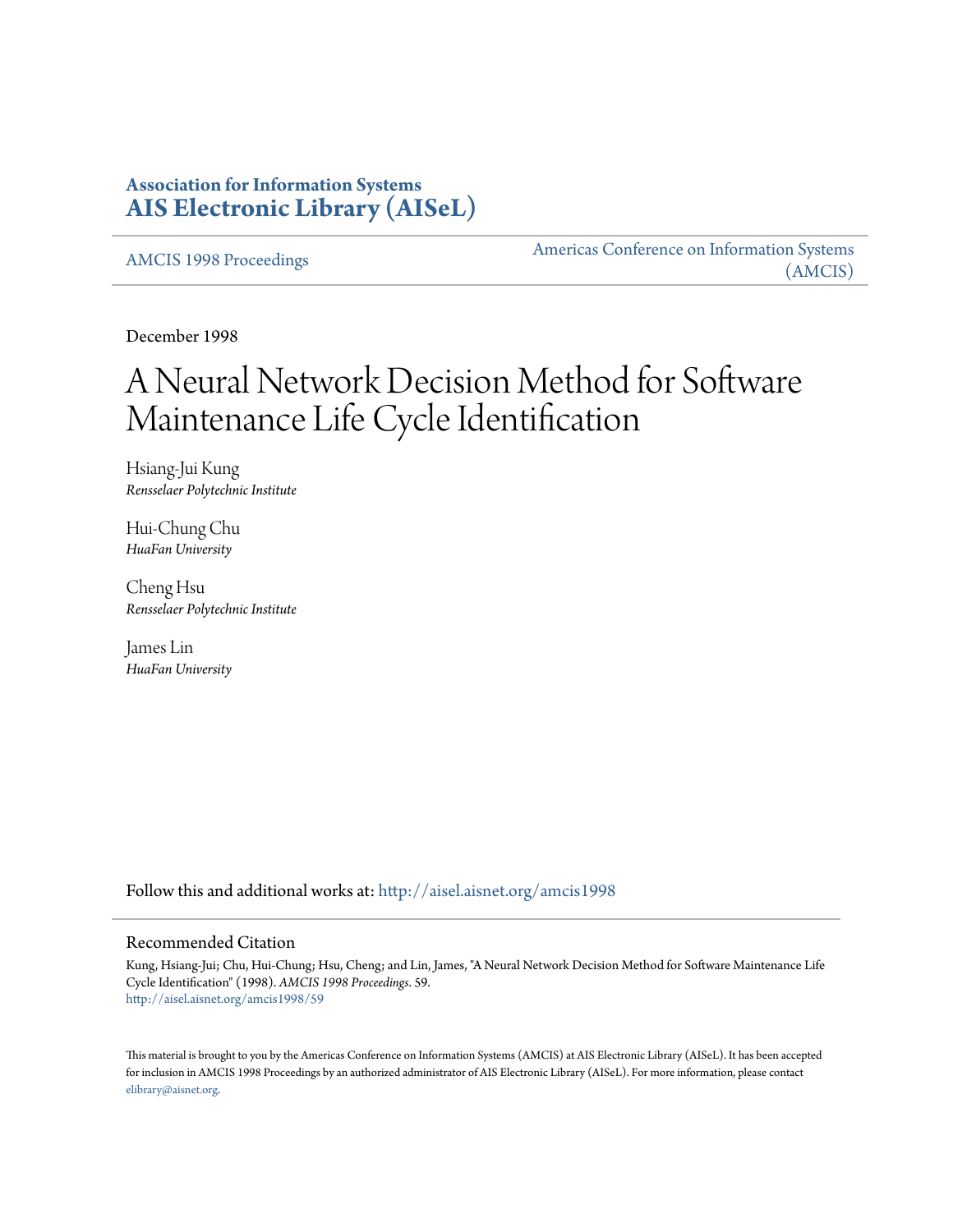# **A Neural Network Decision Method for Software Maintenance Life Cycle Identification**

## **Hsiang-Jui Kung Cheng Hsu** Rensselaer Polytechnic Institute

## **Huei-Chung Chu James Quo-ping Lin** HuaFan Unviersity

#### **Abstract**

*The software maintenance life cycle concept is a powerful model in helping software maintenance planning. The operationalization of the life cycle concept requires a heuristic decision method. Although the heuristic decision method works most of the time, the method requires integration of different tools and sometimes leads to errors. In this paper, we propose a neural network decision method, which combines data smoothing and maintenance stage identification into one unit.*

#### **Introduction**

Software maintenance has taken on an increasing importance as the Information Systems (IS) community recognizes its economic impact. The cost of maintaining application software is currently estimated to double the original development cost [4]. One of the most important factors attributed to the high cost of software maintenance is the lack of close and effective management of the maintenance process. A large proportion of this work consists of trying to respond rapidly to changing requests due to the direct impact on the customers, so the maintenance activity takes on a fire fighting role.

Cooper and Munro [5] suggest that software maintenance planning is very important. An important prerequisite for planning is a system of estimation of efforts, resources and time required. Software maintenance planning is a difficult problem because the demand for maintenance is difficult to predict. The accuracy of forecasting is determined by how much patterns and relationships change, and by how much human interactions can influence future event [10]. The critical assumption for accurate forecasting is the patterns or relationships remain constant. The greater human influence on future event leads to less accurate forecasts. The traditional forecasting methods cannot forecast software maintenance requests accurately because these requests are non-stationary, and these requests are the results of the interactions among users, IS staff, and application software [9]. This paper introduces a neural network decision method to provide the critical decision information for software maintenance planning.

#### **Background**

Software maintenance is modification of a software product after delivery to correct faults, to improve performance or other attributes, or to adapt the product to a changed environment [2]. It also includes training and other services for users. Required knowledge and skills in maintenance can be partitioned into three domains: the user, the software and the application. The user domain is that within which user support staff works to solve user support requests. The software domain is that within which the programmer works to fix system faults and to perform the detailed design for enhancement requests. The application domain is that within which the system analyst works to study system feasibility, develops plans and requirements, and produces a set of system specifications for enhancement projects [1, 11]. IS researchers have assumed that maintenance requests have the same distribution after implementation. Gefen and Schneberger [6] have challenged this assumption and reported three different maintenance periods in a case study where different types of maintenance surged in different periods. Burch and Kung [3] discover the fourth period which all types of maintenance requests remain low.

Kung [8] extended the findings of Genfen and Schneberger, integrated the life cycle concept and maintenance classification, developed the software maintenance life cycle (SMLC) model and also provided a heuristic decision method to render timely maintenance stage changes information for software maintenance planning. The SMLC model has four stages (Figure 1). The changes of maintenance regimes correspond to the changes of the software maintenance life cycle stages. A regime of user support occurs in the introduction stage, a regime of repair in the growth stage, a regime of enhancement in the maturity, and a regime of decline in the decline stage.

The heuristic decision method (Figure 2) consists of the following elements: request classification, data smoothing and stage identification. Maintenance requests can be classified into user support, repair and enhancement based on the consensus between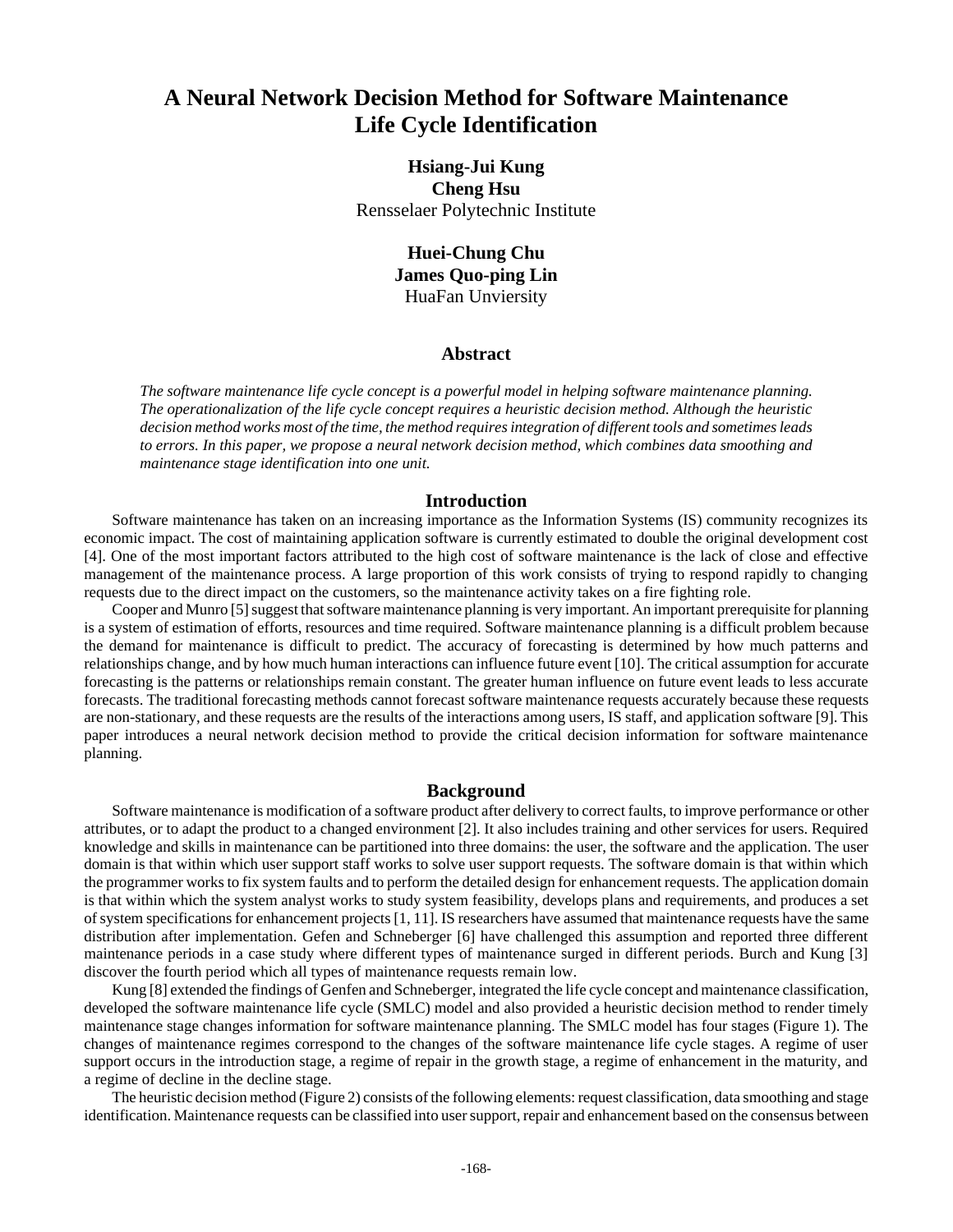



Figure 2: Heuristic Decision Method

users and IS staff. Classified maintenance request data is a point process, which is a unique type of time series when a series of events occurs randomly in time. Usually, it is difficult to see the trend in the nonsmoothed time plot. The kernel estimator is the most well known nonparametric density estimation to smooth out the variation of a given set of data [7]. The sequence of the surges of maintenance requests is user support, repair and enhancement. There is a set of heuristic decision rules, which determines the changes of software maintenance life cycle stages.

## **A Neural Network Decision Method**

Although the Kung's heuristic decision method is a breaking-ground step in applying the life cycle concept to software maintenance planning, it is not the optimal method that there are situations in which the method fails to

identify the software maintenance stage changes [8]. The identification of software maintenance life cycle stage is about classification and pattern recognition, which is the strength of neural networks. Neural networks are especially useful for classification and pattern recognition problems with lots of training data available but without hard and fast rules.

Artificial neural networks are physical cellular systems, which can acquire, store, and utilize experiential knowledge [13]. Neural networks have some sort of training rule whereby the weights of neural cells are adjusted on the training data. In other words, neural networks learn from examples (training data) and create information that is contained in the training data. There is overlap between neural networks and statistics. Most neural networks that learn to generalize from the training data are similar to statistical inference [12].

The neural network decision method will use an unsupervised learning neural network. This method looks at the data, finds out about the properties of the data and learns to reflect these properties in its output. A case is the input vector of the neural network decision method which includes not only input variables (user support, repair, enhancement and time), but also a target variable (life cycle stage change). The neural net adjusts its weights when feeds training data to the net. Despite training datasets, we need another two datasets: validation and test. Validation datasets will be used to fine-tune the weights, and test datasets will be used to assess the performance of the neural network decision method.

#### **Discussion and Future Research**

This paper proposes a fully automated rule-free decision method to provide the real time decision information of software maintenance life cycle stage changes. With the neural network decision method, we don't need to apply any statistical tool to smooth out the maintenance requests. Another contribution of this paper is to extend the neural networks application to software maintenance management.

The decision method proposed by this paper still needs data to validate. One limitation of the proposed future study is that neural networks can not magically create information, which is not contained in the training data. Neural networks require lots of training datasets. Collecting empirical maintenance data is too costly in terms of time, and simulated data is a feasible alternative.

#### *References*

- 1. Abrand, A. and Nguyenkim, H. (1991) Analysis of Maintenance Work Categories Through Measurement, *Proceedings of IEEE Conference on Software Maintenance*, Sorrento, Italy: IEEE, 104-113.
- 2. An American National Standard IEEE Standard Glossary of Software Engineering terminology, *ANSI/IEEE Standard 729*, 1983.
- 3. Burch, E. and Kung, H. (1997) Modeling Software Maintenance Requests: A Case Study, *Proceedings of IEEE Conference on Software Maintenance*, Bari, Italy: IEEE, 40-47.